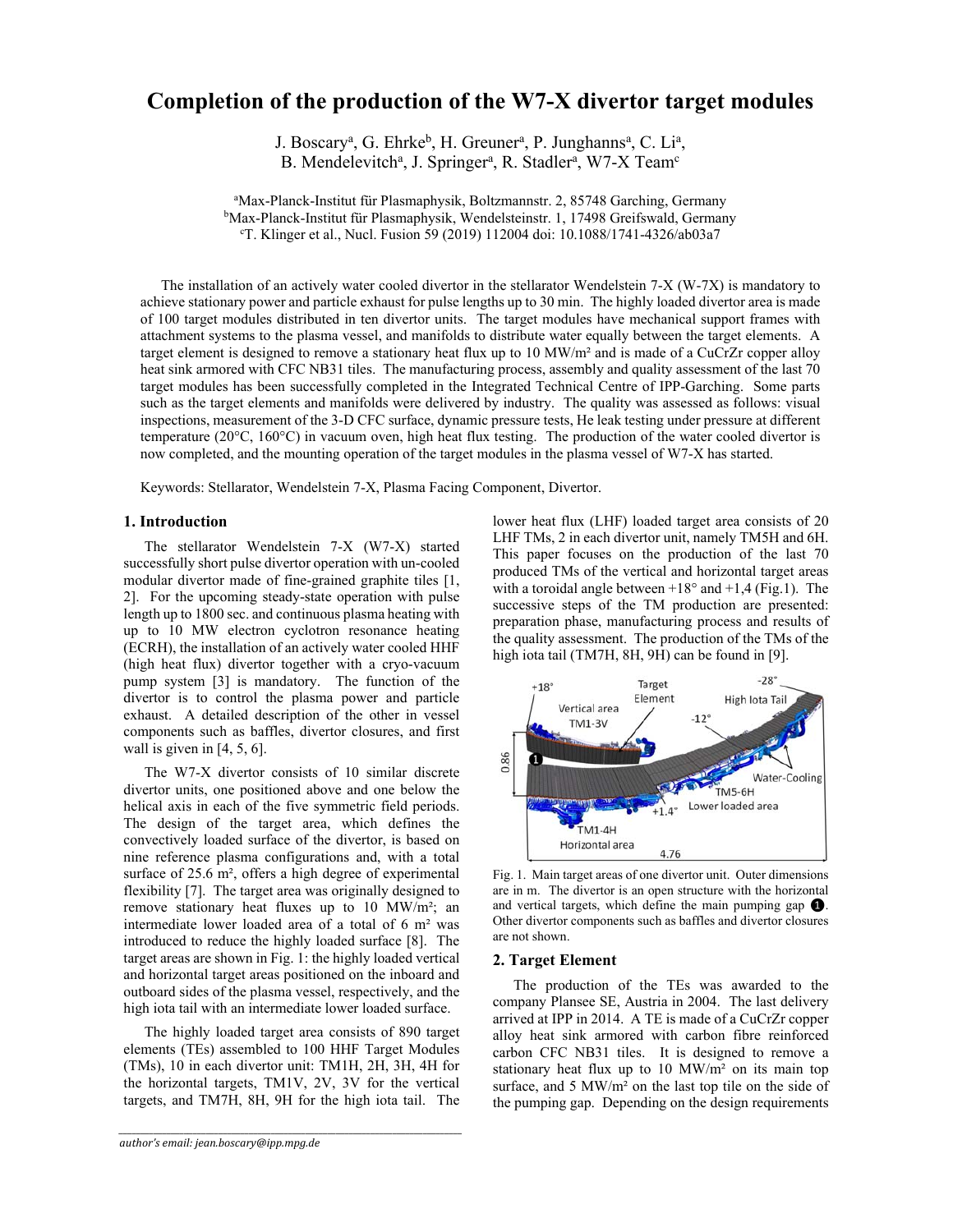the water connectors of the TEs are perpendicular and parallel to the TE axis, respectively. The results of the production and quality assessment of the TEs are summarized in [10, 11]. After delivery, a minor number of TEs were repaired [12, 13]. Before installation in the TMs, the TEs were individually 3D-machined to fit uniformly the plasma-facing surface [14].

# **3. Target Module**

The production of the TMs was organized in the Integrated Technical Centre (ITZ) of IPP-Garching in two parallel lines: one for the vertical and another one for the horizontal TMs. Different grades of stainless steel were used for the TMs: DIN 1.4429 (X2CrNiMo17-13-3 ) for supporting frames, DIN 1.4311 (X2CrNiN18-10) for flanges, DIN 1.4125 (X105CrMo17) for bolts, DIN 1.4429 or 1.4435 (X2CrNiMo18-14-3) for brackets, DIN 1.4301 (X5CrNi18-10) for slices, DIN 1.4311 or 1.4980 (X6NiCrTiMoVB25-15-2) for sockets. Stainless steel was certified with a cobalt content  $\leq 500$  ppm, and a relative magnetic permeability  $\leq 1.01$ , except weld seams < 1.05. Main features of the TMs are shown in Table 1. Length is in the poloidal direction, and width in the toroidal direction.

Table 1. Main dimensions of the target modules

| Length | Width | Height | Weight |
|--------|-------|--------|--------|
| mm)    | (mm)  | (mm)   | (kg)   |
| 799    | 411   | 173    | 61     |
| 787    | 422   | 184    | 60     |
| 804    | 455   | 224    | 70     |
| 768    | 471   | 239    | 71     |
| 555    | 363   | 160    | 56     |
| 557    | 363   | 125    | 68     |
| 500    | 363   | 145    | 47     |
|        |       |        |        |

## **3.1 Surface of the target modules**

The surface of the TMs is made of consecutive TEs in the toroidal direction. The 3D-machined TEs were installed onto bearing frames with a max.  $\pm 0.1$ mm step between neighboring TEs before welding the water connectors to the cooling pipes. The bearing surfaces were machined with a tolerance of 0.05 mm between neighboring surfaces. The TE positions were measured with a Zeiss machine of type Accura II. The measured points were always compared to the corresponding points of the CAD-surface with a  $\pm 0.5$ mm requirement in the same coordinate system. The CuCrZr heat sinks were manufactured with studs to screw the TEs into the holes of the bearing frames via disc spring stacks with a 7 Nm torque [10]. The number of studs depends on the TE length. The TEs of the vertical area (361 mm long) have two studs. The TEs of the horizontal area (572-594 mm long) have three studs. The holes of the bearing frames on the side of the water connectors were machined for fixed points and the other ones for slotted holes to allow thermal expansion in the length direction.

Fig. 2 and Fig. 3 illustrate the difference of the divertor surface between the vertical and horizontal areas. Fig. 2 shows the positioning of the 3D machined TEs onto the bearing rails of TM1V from the back side. This figure shows the significant curvature towards the plasma of the divertor surface at this location.



Fig. 2. Positioning of the TEs on the bearing frames to form the divertor surface before welding the water connectors to the cooling pipes. At this stage, water connectors are closed with yellow plugs and the TM is fixed to an ITEM frame for easy transport.

Fig.3 shows TM1H and TM2H placed side by side. The resulting surface is slightly curved with a stronger curvature at the edge of TM1H.



Fig. 3. Positioning of TM1H and TM2H side by side. Integration of pop-up of Langmuir probes in TM2H. The TE length is 594 mm. Slit of 0.4mm between adjacent tiles (25 mm size in the poloidal direction) are visible.

In this area, different types of diagnostics have been integrated in the divertor surface. As example, Fig. 4 shows the 12 apertures (3x4 mm²) manufactured at the edge of TM2H to allow the integration of the pop-up array of Langmuir probes between TM2H and TM3H. At this location, wall thickness of the TE is increased to 4.5 mm on one side. The sides of the holes were, in addition, locally machined to avoid leading edge. The same kind of apertures have been machined at the edge of the neighboring TM3H.



Fig. 4: Apertures machined in TM2H for the integration of the pop-up array of Langmuir probes.

As shown in Fig. 1, the vertical and horizontal TMs define the main divertor pumping gap; the cryo-vacuum pump is positioned under TM1-4H in each divertor unit. The TEs are in addition armored with tiles on the side facing the pumping gap which are designed for up to 2 MW/m² [15]. On the vertical side, the boundary along the pumping gap is mostly straight in the toroidal direction. On the horizontal side, the situation is different with a curved boundary along the pumping gap in the toroidal direction as illustrated in the CAD view of one divertor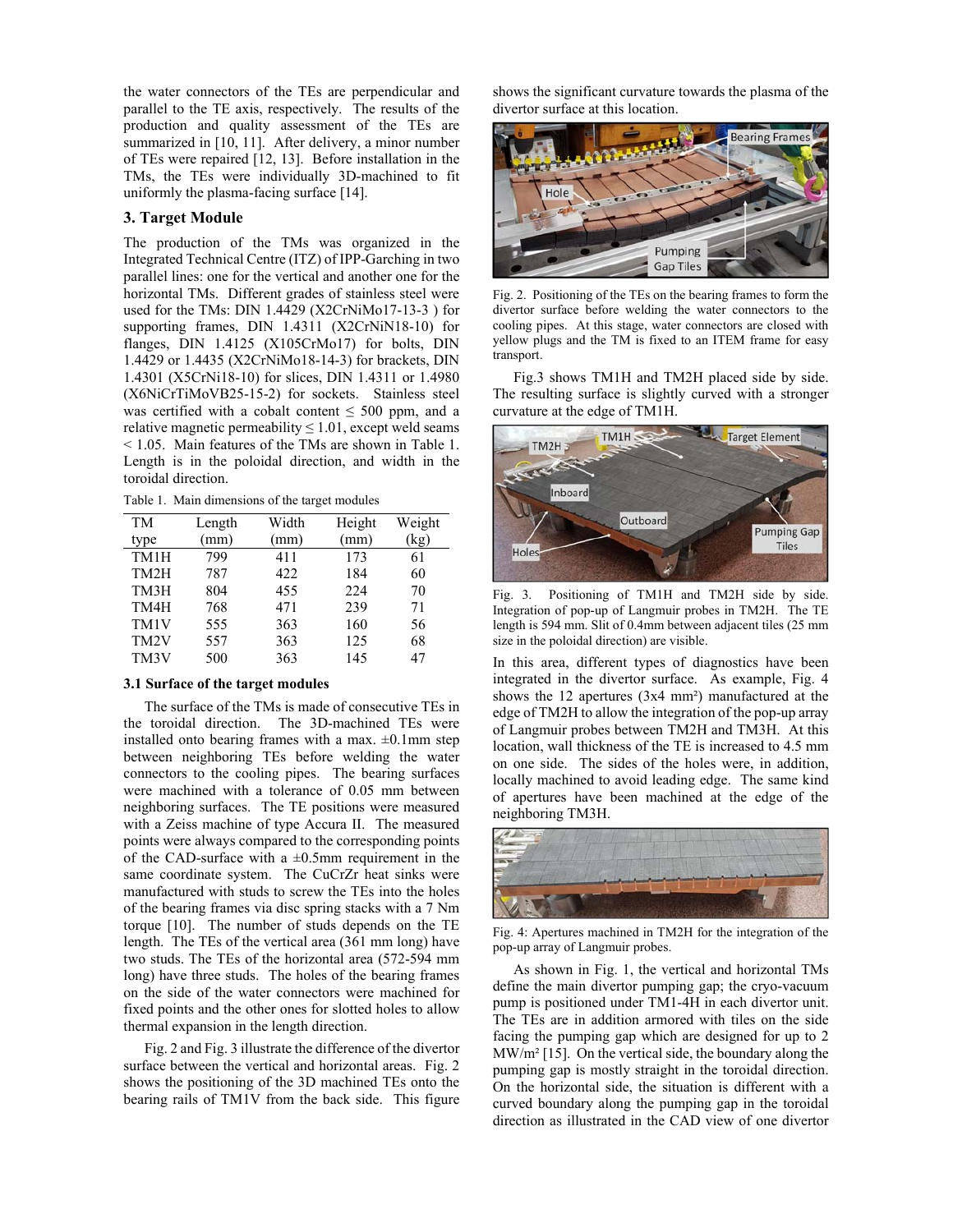unit in Fig. 1. Fig. 5 shows the facets in the middle of the tiles of the TEs of TM2H facing the pumping gap, which were manufactured to avoid possible leading edges. This decision to cover these ends of the targets was taken at a very late stage after starting the production of the CFC NB31 blocks. The size of the blocks did not allow the fabrication of this kind of tiles for the non standard TEs designed for diagnostics. At this location, two small tiles have been positioned.



Fig. 5: CFC tiles protecting the end of the target elements of TM2H along the pumping gap.

#### **3.2 Cooling system of the target modules**

The piping system of the TMs is assembled from two sub-groups: manifolds  $+$  pipes, and TEs  $+$  pipes. The design has to take into account not only the available space but also the deformation of the TMs in operation and the final assembly sequence of the connection to the water feeding pipes of the plug-ins via CF-flanges in the plasma vessel. The design of the pipes was checked to ensure it has enough flexibility to allow thermal movements. A total of 1530 orbital welds was needed to complete the cooling system at ITZ.

The pipes are made of Ø12x1 mm stainless steel, according to DIN 1.4429. The housing of the manifold is made of DIN 1.4429 and the branch stubs of DIN 1.4435 stainless steel. The connections between TEs, pipes and manifolds were made by TIG (Tungsten Inert Gas) orbital welding with full penetration and without filler material. The qualification of this process and the difficulties encountered during the production taking into account the thermo-capillary convection (Marangoni effect) are detailed in [9].



Fig. 6. Example of the manufacturing process of the sub-group manifold  $+$  pipes for TM1V.

Fig. 6 shows the positioning of the manifolds on the jigs made of aluminium for TM1V. The pipes were already welded to the branches of the manifolds. The pipe routing is machined in the jig and the final position (axis of the tube) of the other end to get parallel surfaces to be welded to the water connectors of the TEs in a following step is set.

The manifolds procured from the company Dockweiler, Germany, are based on the "collaring" technology, which allows inside welding of branch stubs to avoid gaps and ensure smooth surfaces. For the TM1- 4H, 40 manifolds with 8 different types of (Ø38 mm, 2 mm thick) with length varying from 219 to 340 mm were produced. The manifolds were delivered with CF-flanges to connect to the water supply system. Support blocks were welded on the manifolds to maintain the manifolds in position; in a following stage they were screwed onto the plates of support frames of the TMs.

Due to the restricted available space, special solutions were developed in the vertical area for the design of the manifolds. The manifolds were bent or the diameter was reduced to 26,9 mm (compared to the standard diameter of 38 mm) on 35% of its length. For TM2V, one manifold has also a reduced diameter of 26,9 mm on 60% of its length.

The standard solution for the connection of the TMs to the pipes of the plug-ins is via flexible hoses to allow for thermal expansion and for installation tolerances. This design was not possible in the vertical area. The hoses have been replaced there by lateral compensators. A compensator is made of a expansion joints constrained into a cage to define the axial pressure force. The drilled pipe is made of stainless steel according to DIN 1.4429 and the bellow to DIN 1.4404 (X2CrNiMo17-12-2). The effective spring rate within  $\pm 30\%$  is 70 N/mm (axial) and 110 N/mm (lateral) at 20 and 60°C. It has been designed for the following load cases: (1) for mounting operation, 10 cycles with a maximal displacement of  $\pm$ 3.5mm axially and  $\pm 2.5$  mm laterally, (2) in operation, 30,000 cycles with  $\pm 0.7$ mm axially and  $\pm 0.5$ mm laterally. The dimensions of the bellow are: 120,7 mm long, 50 mm outer diameter, 34 mm inner diameter. In particular it provides sufficient space to position the copper seal between the CF flanges of the TM and of the plug-in by pre-tensioning the compensator. This concept was validated with the following tests: cycling pressure test  $(30,000 \text{ cycles})$ , hydraulic  $(1000 \text{ hours}, 6.5 \text{ m/s})$  and vibration tests followed by He leak tests in oven (room temperature and 4 MPa internal He pressure, 160°C and 2.8 MPa), mounting test. In the area of TM1V, the available space is so reduced that the lateral compensator was directly welded to the manifold (Fig. 7).

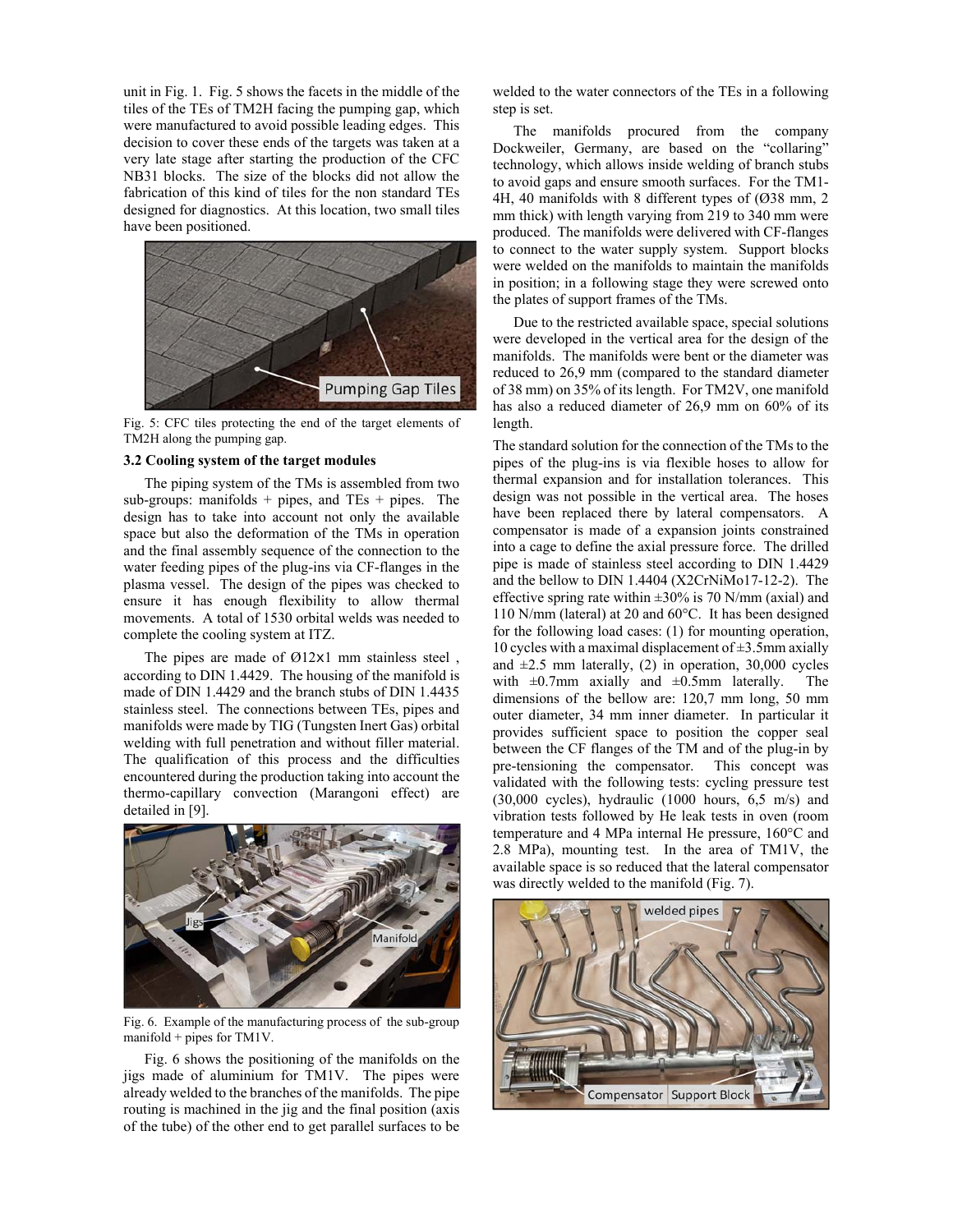Fig. 7. Compensator welded to the manifold of TM1V. The pipes are already welded to the branches of the manifold before welding to the water connectors of the TEs.

The production of the 60 expansion joints was awarded to the company Witzenmann, Germany. Fabrication of the cages and mounting in the cages was made in ITZ. TIG orbital welding of the expansion joints to the manifolds of TM1V was made in ITZ.

Fig. 8 shows the finished water cooling system of TM1V. Due to the lack of space, the support structure were adapted to allow the pipe routing.



Fig. 8. View of the cooling system of a finished TM1V on its transport structure.

The TEs are water-cooled in parallel in the TMs. The dynamic pressure drop of the TEs was systematically measured with a ±15% tolerance with respect to the measured mean value. The dynamic pressure drop of the TMs was systematically measured and compared to the calculation performed with the FloMASTER software.

Table 2. Results of the dynamic pressure drop

| TM<br>type        | $\Delta P$ min<br>(MPa) | $\triangle Pmax$<br>(MPa) | Calc/<br>Meas. | Standard<br>Deviation |
|-------------------|-------------------------|---------------------------|----------------|-----------------------|
| TM1H              | 1,10                    | 1,32                      | $5\%$          | 0.63                  |
| TM <sub>2</sub> H | 1,16                    | 1,30                      | 6%             | 0,40                  |
| TM3H              | 1,25                    | 1,44                      | $4\%$          | 0.58                  |
| TM4H              | 1,15                    | 1,32                      | 9%             | 0.67                  |
| TM1V              | 1,03                    | 1,09                      | 3%             | 0,16                  |
| TM <sub>2</sub> V | 1,09                    | 1,11                      | $4\%$          | 0,09                  |
| TM3V              | 1,08                    | 1,13                      | 3%             | 0,14                  |

The dynamic pressure drop was measured at room temperature for the working point defined for an axial velocity 10 m/s in the channel of the TEs, which is equipped with a twisted tape (twist ratio 2, 1mm thick, stainless steel). Table 2 shows a larger standard deviation for the TMs of the horizontal area, which reflects the deviation of the measurements of the individual TEs (length: 572-594 mm). The consequence was the decision to assign a position of the TMs in the divertor units to define the position of possible restrictions to balance the cooling loops outside the plasma vessel.

## **3.3 Results of the quality assessment of the target modules**

The quality of the TMs was systematically assessed as follows: HHF loading in GLADIS, integral He leak and outgassing inspection, and visual inspection before packaging. The He leak rate and outgassing were

monitored in a vacuum oven: a leak rate  $\leq 5 \frac{10^{-7} \text{ Pa}}{s}$  at room temperature and 4 MPa internal He pressure, and a leak rate  $\leq 5 \times 10^{-6}$  Pa $\ell$ /s at 160°C and 2.5 MPa internal He pressure (1 cycle). During the cycle, the mass spectrometer measurement was compared to a reference spectrum, which indicated the acceptable levels for W7- X. All produced TMs successfully passed the integral leak test. At least one completed TM of each type (in total 14 TMs) was HHF loaded in the GLADIS facility to perform a thermal mapping of the 3D machined CFC surface. The spatially and temporally recorded thermal response to the well-defined heat flux could provide a reference for IR diagnostics during plasma operation of W7-X. Screening test with 15 s pulse length were performed at 6, 8, and 10 MW/m² as well as pulsed test at 10 MW/m² (2s on, 1s off, for 17,5s). After HHF testing, the visual inspection showed no damage, 3D measurement no change and deformation of the TM surface, and all tested TMs successfully passed the He leak rate inspection. These results confirmed that the produced TMs achieved the specified high performance for operation in W7-X.

#### **4. Conclusion**

The production of the last 70 TMs of the vertical and of the horizontal area) has been successfully finished. For the horizontal area, the main difficulty was to achieve the required tolerance of the divertor surface of the individual TMs due to the length of the TEs and integration of diagnostics in the divertor surface. For the vertical area, the main difficulty was the restricted space for the cooling system and in particular for the connection to the feeding pipes of the plug-ins. A special design of the water manifolds was needed but also lateral compensators were developed. The stepwise approach for the production of the TMs of the HHF divertor with a first set of 30 TMs (1/3) followed by the production of the remaining 70 TMs (2/3) allowed an efficient transfer of the gained experience and minimized the risk of using non reliable technical solutions. The quality assessment showed stable quality of the produced TMs. The HHF divertor production was completed and delivered to W7-X in 2019 on time; mounting operation of the target modules in the plasma vessel of W7-X has started and the plasma vessel is planned to be closed in 2021.

#### **References**

- [1] T. S. Pedersen, et al., First divertor physics studies in Wendelstein 7-X, Nucl. Fusion 59 (2019) 096014, doi: 10.1088/1741-4326/ab280f.
- [2] A. Peacock, et al., Progress in the design and development of a test divertor (TDU) for the start of W7-X operation, Fusion Eng. Des. 84 (2009) 1475-1478, doi : 10.1016/j.fusengdes.2009.01.053.
- [3] G. Ehrke, et al., Design and Manufacturing of the Wendelstein 7-X Cryo-Vacuum Pump, Fusion Eng. Des. 146 (2019) 2750-2760, doi 10.1016/j.fusengdes.2009.05.020.
- [4] J. Boscary, et al., Design and technological solutions for the plasma facing components of Wendelstein 7-X, Fusion Eng. Des. 86 (2011) 572-575, doi 10.1016/j.fusengdes.2010.11.020.